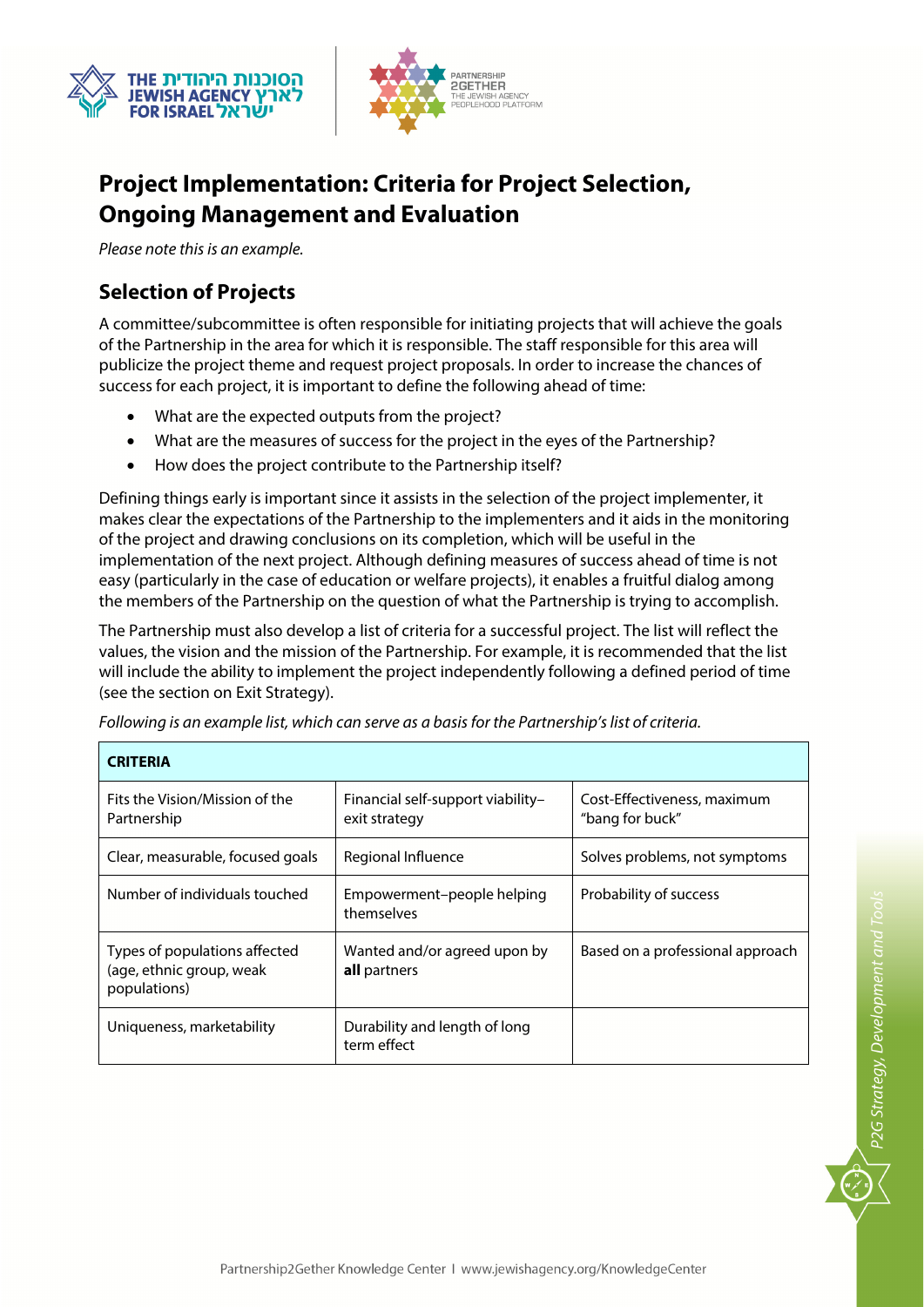



# **Ongoing Management of a Project**

The main tools for ongoing and systematic management of a project include:

**Defined Goals and Measurable Objectives:** A project starts with the precise definition of its goal. In addition, its objectives must be defined in terms of output and desired achievements.

**Creation of a Structure & Agreement of the Partners:** A consensus surrounding the project's goals and a shared understanding among the members of the professional committee that is managing/implementing the project and the participants are essential to the ongoing management of the project. At the same time, over the lifetime of the project, various doubts may arise as to the interpretation of the goals. Our recommendation is not to reject these doubts by saying: "We have already decided that…" but rather to ask: "What information has been gained since the original consensus to do the project which would justify a reappraisal of the project's goals?" The ongoing interpretation of goals is the main task of project management.

It is important to remember that the Partnership is both a goal and the means of achieving it. The Partnership is a means of advancing joint projects that will interest the Partnership communities but it also serves as a goal in itself. The overall goal of the entity known as a "Partnership" is to develop and maintain a global Jewish partnership and therefore each project also services that goal. The desire for consensus on the projects' goals emphasizes the value of the Partnership as a goal in and of itself.

**Timetable and Milestones:** The topic of scheduling is dealt with in the section on work plans.

**Monitoring and Periodic Reporting:** Monitoring is the ongoing process of gathering information and data on the implementation of the program. The monitoring is accomplished through the program implementers under the Partnership's supervision and is a part of the program's execution. Based on the consensus surrounding the project's goal, a decision is made on the points that the manager of the professional staff will report to his staff regarding the progress of the project. It is important that the reporting include the project's activities and accomplishments. This emphasis is essential since there is a tendency to submit reports only when problems arise or with respect to controversial issues. Successful management of the internal Partnership dialog requires reporting that includes activity, accomplishments and doubts.

**Managing Staff Schedules:** The Director must plan staff meetings based on the project's milestones as well as the reporting needs of the project and not necessarily at fixed intervals. It is important that the timetable schedules meetings for a long period into the future—a year if possible—and that the schedules of all the participants be coordinated with it. The process of coordinating schedules takes time but is essential.

 Prior to each meeting, the Director will send the agenda to the participants, who he should consult with before sending it. There should be no deviation from the defined agenda unless the project manager is convinced that it is beneficial to achieving an important goal and is urgent.

P2G Strategy, Development and Tools

- During the meeting itself, the time should be divided as follows:
	- 1. Opening reading the agenda and taking attendance.
	- 2. Review of what has been done since the last meeting.
	- 3. Discussion/Clarification Understanding the items on the agenda.
	- 4. Decision making if needed (see the section on consensus below).
	- 5. Allocation of Tasks Each decision specifies the name of the responsible individual and a timetable for implementation.
	- 6. Conclusion.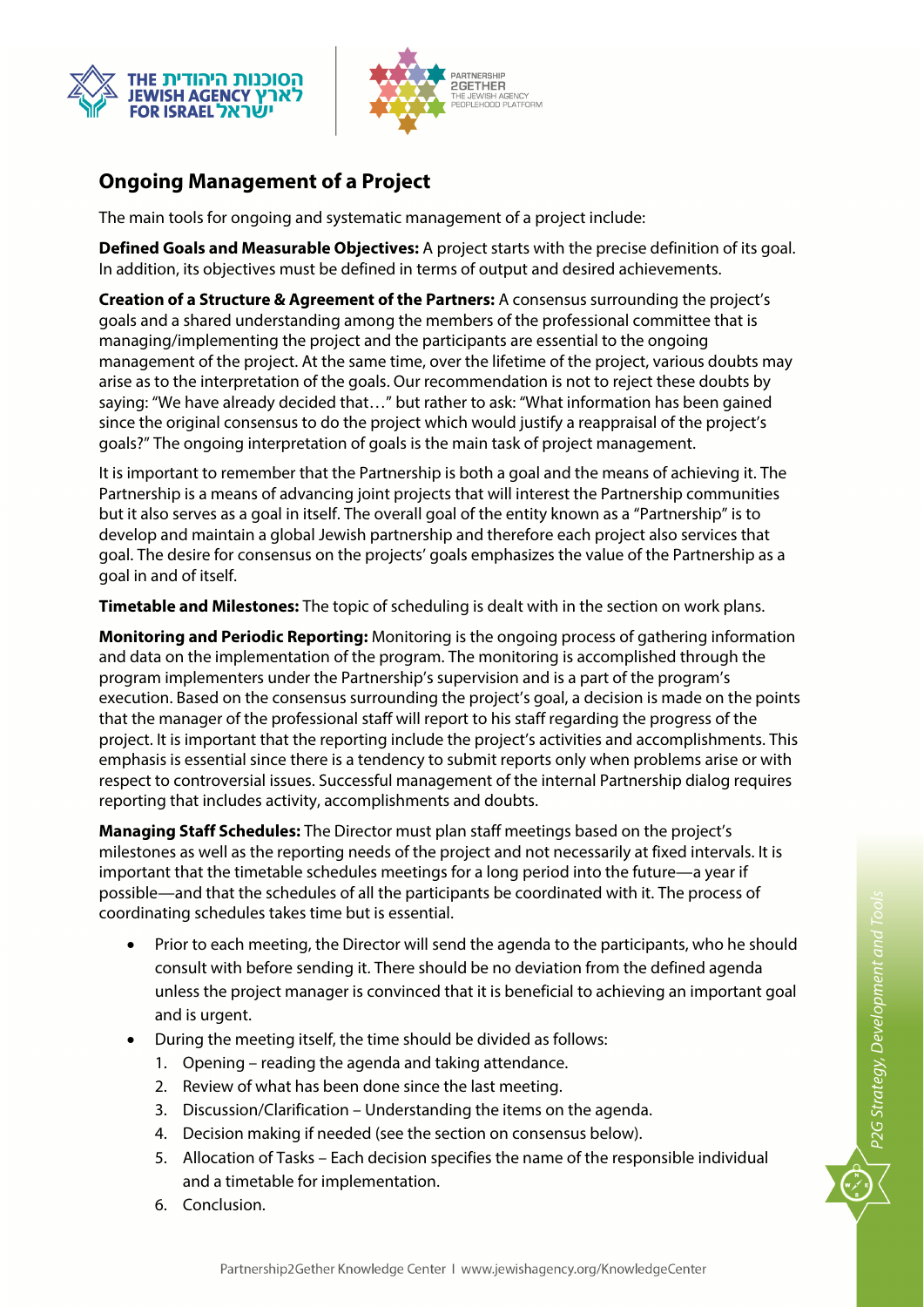



 Following each meeting, the minutes, which will contain the main points discussed at the meeting, will be distributed. It is important that minutes not be longer than one page. The list of those to receive reports should be determined at the start of the project in order to have a distribution list for minutes.

### **The Dilemma of Deciding on the Number of Projects**

One of the most difficult dilemmas facing the Partnership is whether to invest a small amount of resources to a large number of projects or a large amount of resources to a small number of projects or, perhaps, in a single flagship project?

The background to this dilemma involves the different, and sometimes conflicting, needs of the partners. One of the needs of the partners is to respond to the needs of the community abroad or of the local community. These desires, which sometimes come with a "contribution tag," lead to a multiplicity of projects in order to satisfy the various donors. Sometimes, a donor will have a pet project and will be interested for the Partnership to be the channel through which the project is implemented.

Another need is to create impact among the beneficiaries of the project. A common assumption is that in order to create significant impact there is a need for significant resources, and when resources are allocated among a large number of projects the chance is smaller for each project to be meaningful.

A standard solution to this dilemma does not exist. However, the dilemma can be managed effectively. The emphasis must be on the ability of the Partnership to be **meaningful** and to bring about a **long-term change**. Therefore, it is worthwhile for the majority of the Partnership's resources (money, attention, time, etc.) be directed towards one main project (the flagship project). The rest of the resources will be allocated to small projects, to the implementation of pilot projects which have a chance of becoming the next flagship project and, if necessary, to pet projects, although this will be on the condition that the project will raise the rest of the required resources on its own.

In the long run, the use of Partnership resources for a pet project of people with influence on the Partnership will **hurt** the Partnership since it creates pressure for additional projects (which will not have resources) and a feeling of unfairness among the Partnership volunteers.

#### **Defining Outputs– Desired Impact and Results**

Each project needs inputs: budget, time, knowledge, manpower, etc. There is a natural tendency to concentrate on inputs and so the attention of the implementer is focused on the activity itself and not what the activity is meant to achieve.

#### **Example**

Let's analyze a typical welfare project involving a summer camp for children at risk. When the project is defined in such a way, in terms of inputs (a summer camp), two problems can be expected: first, that all the content to be chosen for the camp is appropriate (there is no criterion for deciding whether soccer is more appropriate than a hike to learn about Israel) and second, by not defining the desired outputs and achievement, other methods of operating that would better achieve the goal of the project are not considered.

If 'goals' and 'outputs' are defined (rather than the input - a summer camp), it will be easier to evaluate the appropriateness of the various activities planned. This will also ensure the possibility of examining alternatives that will achieve the project's goal.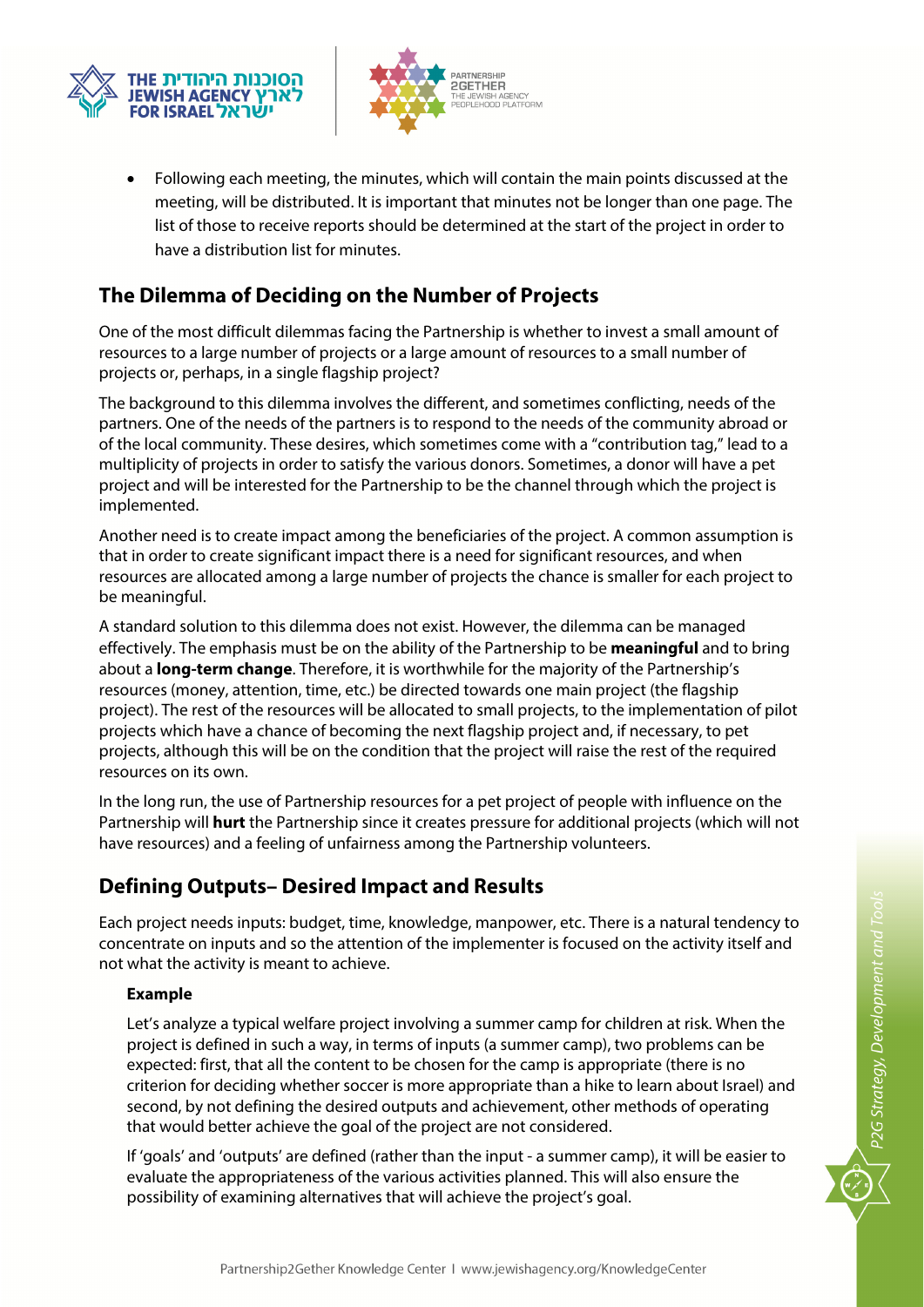



Defining outputs: Instead of a summer camp it is possible to define a recreational activity that advances and occupies the children during the summer months. With such a detailed definition, it is possible to evaluate having English lessons given by a clown instead of a pottery workshop (on the assumption that both of them are activities that are recreational and occupy the children, but that English advances the children more than pottery does). In addition, instead of a summer camp in the conventional sense of the work (a counselor with a number of children) it will be possible to organize a different activity, such as hosting a number of children in home of one of the parents in rotation or a sports competition between neighborhoods.

If is important that, in addition to the outputs expected from each project, the desired impact should also be defined. A project's impact can be promoting the concept of the partner community among the project participants, strengthening of the ties to Judaism, improvement of self-image, etc. The definition of the impact ahead of time can also help in guiding the project.

Finally, in order to make it easier to evaluate the project, it is desirable that the goals be measurable, objective and visible. In the example of a summer camp for needy children, it is worthwhile defining enrichment activity (in preparation for the coming school year) for 30 children, who in the absence of this activity will spend the summer hanging out on the streets.

### **Project Evaluation**

#### (The Jewish Agency's Unit for Strategic Planning and Evaluation can be consulted)

Partnership2Gether, like other entities (government ministries, local authorities and Third Sector organizations) implements social and educational programs. These programs have various goals, such as reinforcement of weak segments of the population; improving scholastic achievements; strengthening Jewish identity; strengthening of the bonds with Jewish communities abroad; leadership development, etc.

The initiators of programs, the donors and the entities involved in their implementation attribute growing importance to evaluation of programs. In recent years, a policy has been emerging among donors whereby evaluation is a necessary condition for financing a program. The results of a program evaluation serve as a tool for decision making regarding the continuation of support for a program.

**Evaluation** means "structured and systematic gathering and analysis of information on planning, implementation, inputs or outputs of programs."

#### **Advantages of Evaluation**

- Assistance in policy making and in making administrative decisions.
- Preserving the quality of planning and implementation; maintaining effectiveness.
- Advancement of organizational learning among interested parties and partners in the activity of the Partnership2Gether Unit.
- Recruiting support and marketing of the Unit's activities by means of data, findings and recommendations.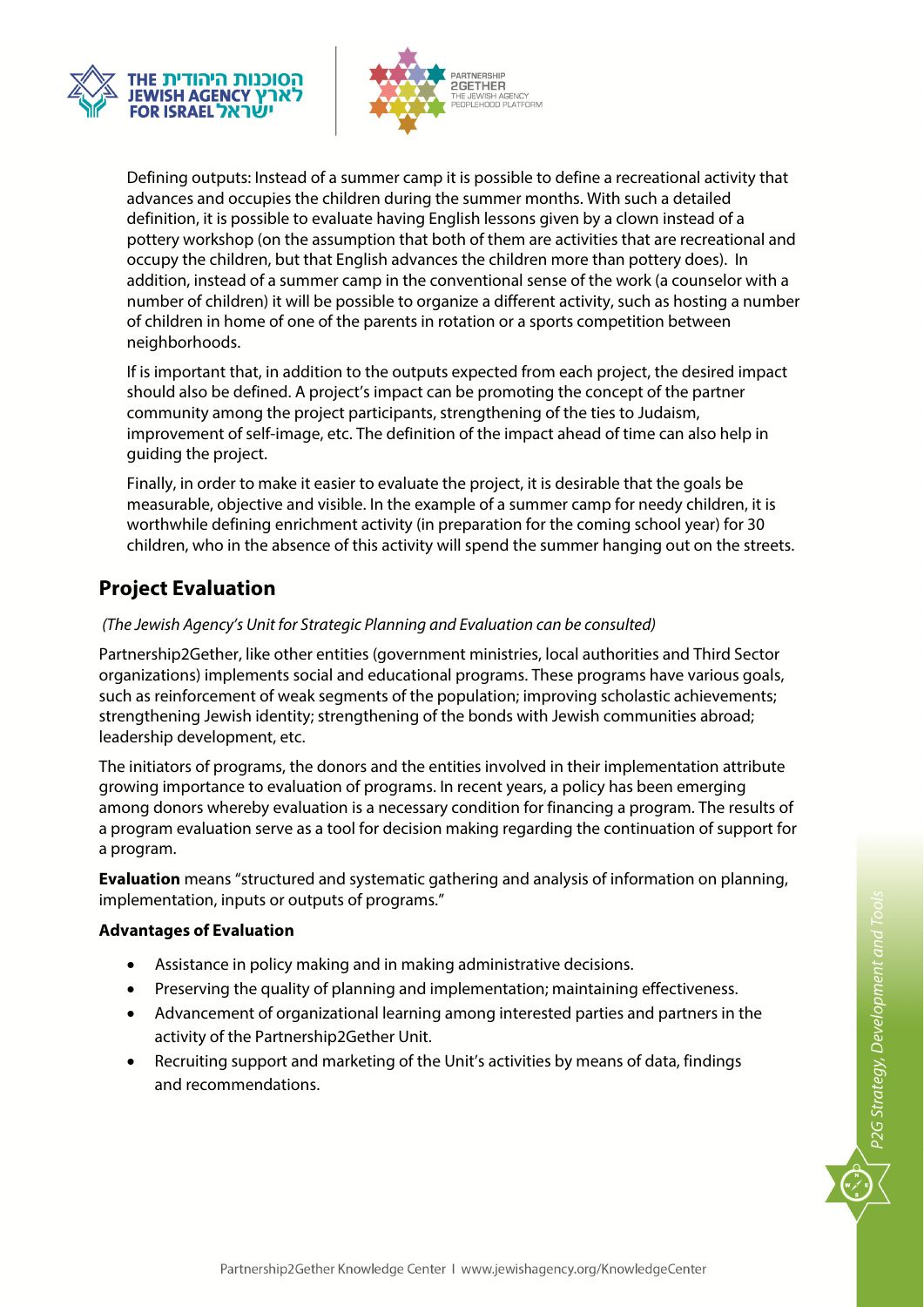



### **Stages of an Evaluation**

#### **1. Building an Evaluation Program**

- Identifying the source of the initiative and the need.
- Identifying the consumers of the evaluation.
- Identifying the issues/objects to be evaluated: Did you achieve the goals and objectives? The effect of the activity (impact)? Satisfaction of target population? Evaluation of the implementer? Evaluation of inputs/outputs? Evaluation of cost/benefit? Evaluation of planning vs. implementation?
- Identifying the type and function of evaluation: Formative? Summative?
- Identifying and locating the evaluator: External evaluator? A member of the staff? A volunteer?
- Allocation of resources.
- Setting a timetable for evaluation.
- Creation of an evaluation committee.
- 2. **Execution of the Evaluation:** Creation of tools (interviews, questionnaires, observations, focus groups, review of the literature, etc.); gathering, processing and analysis of data.
- 3. **Writing of an Evaluation Report:** findings, conclusions and recommendations.
- 4. **Presentation of a Report** to the evaluation consumers.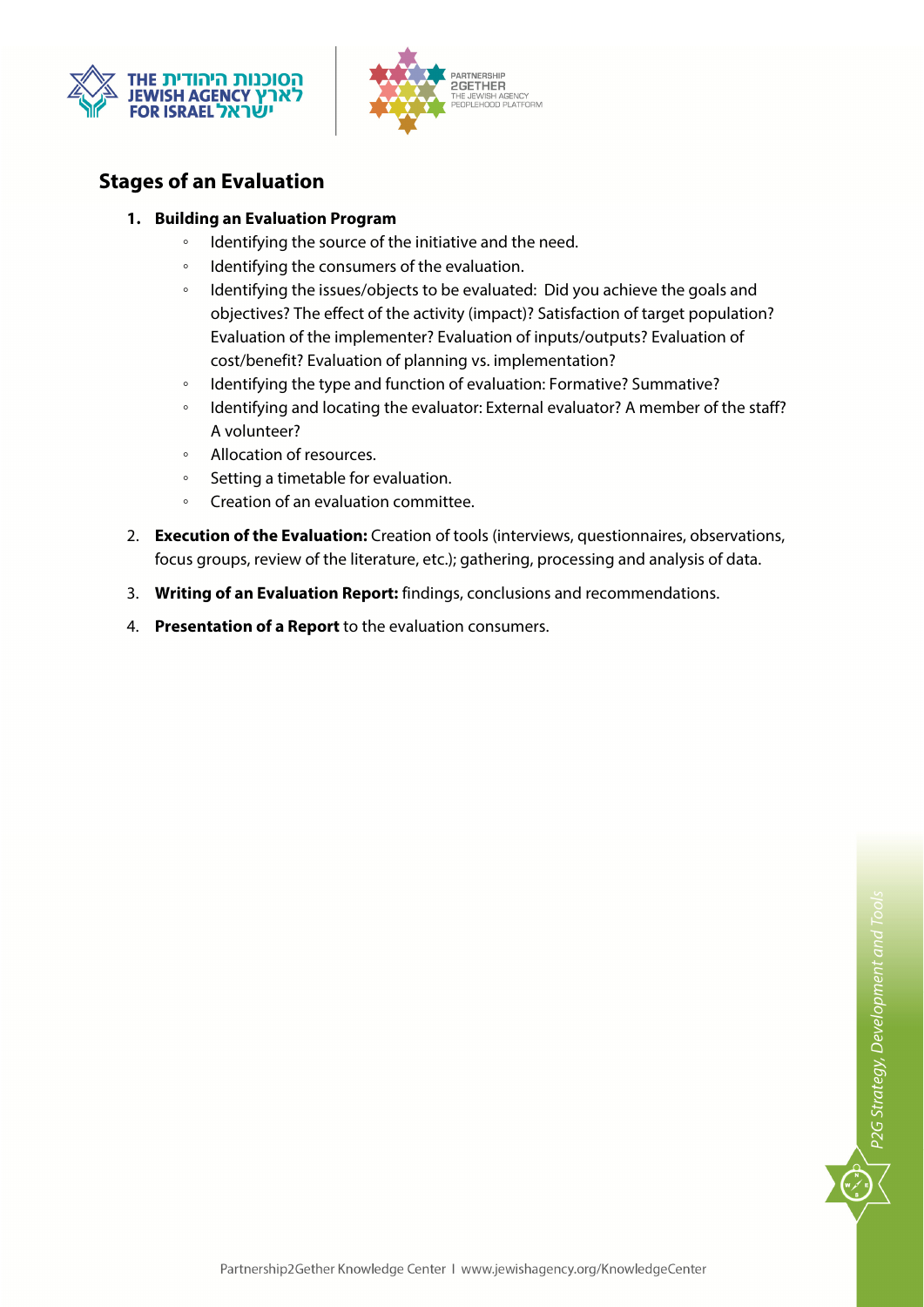



### **Models for Evaluation**

#### **External Evaluation**

To be carried out by an external professional body (evaluators, research institute, academia, etc.); independent and objective; guided by the professional staff of the Jewish Agency; requires a significant budget and a period of time for the tender process, the signing of a contract and learning about the organization and the program.

#### **Internal Organizational Evaluation**

Carried out by the professional staff of The Jewish Agency's Unit for Strategic Planning and Evaluation; does not involve financial cost to the Partnership; there is no need for a process to introduce the Jewish Agency, the evaluation consumers or the program; uses resources of the headquarters; limited to an Internet evaluation (for example, through the "Nemala" web-based questionnaire system) or the building of non-Internet questionnaires without work in the field; viewed as less objective than an **external evaluation**.

 **Internal Evaluation by the Partnership (Director, Steering Committee or volunteers)**  Does not involve financial cost; the evaluators know the program, the Region and the target population of the programs; increases the involvement and commitment of the evaluators to the Partnership, to the P2G Unit and to the Jewish Agency; contributes to the professionalism of the Partnership; uses time resources and requires management, transparency and cooperation; requires the appropriate training of evaluators (by the JAFI unit for Evaluation and Measurement or an external evaluator); carried out from the perspective of parties of interest (not objective); the evaluator is not a professional.

#### **Internal Evaluation Combined with an External Consultant**

In this model, the Partnership staff, the members of the Steering Committee, volunteers, students who receive scholarships, members of the leadership groups, etc. carry out the evaluation on a volunteer basis, under the professional direction of an external evaluator (paid) or with the assistance of a volunteer professional.

### **Exit Strategy**

Already in the planning stage, one needs to present how the project will continue to be selfsustainable once the initial period of financing from the Partnership is over. The Partnership can continue supporting the project after the end of the first period but in this situation it must explain how the project will create the ability to "stand on its own feet" after the financing of the Partnership will end. An exit strategy can include the following possibilities:

- Participation of the project beneficiaries in financing.
- Requesting assistance from the government, the Third Sector and the local government.
- Transforming a social project into a business project, etc.